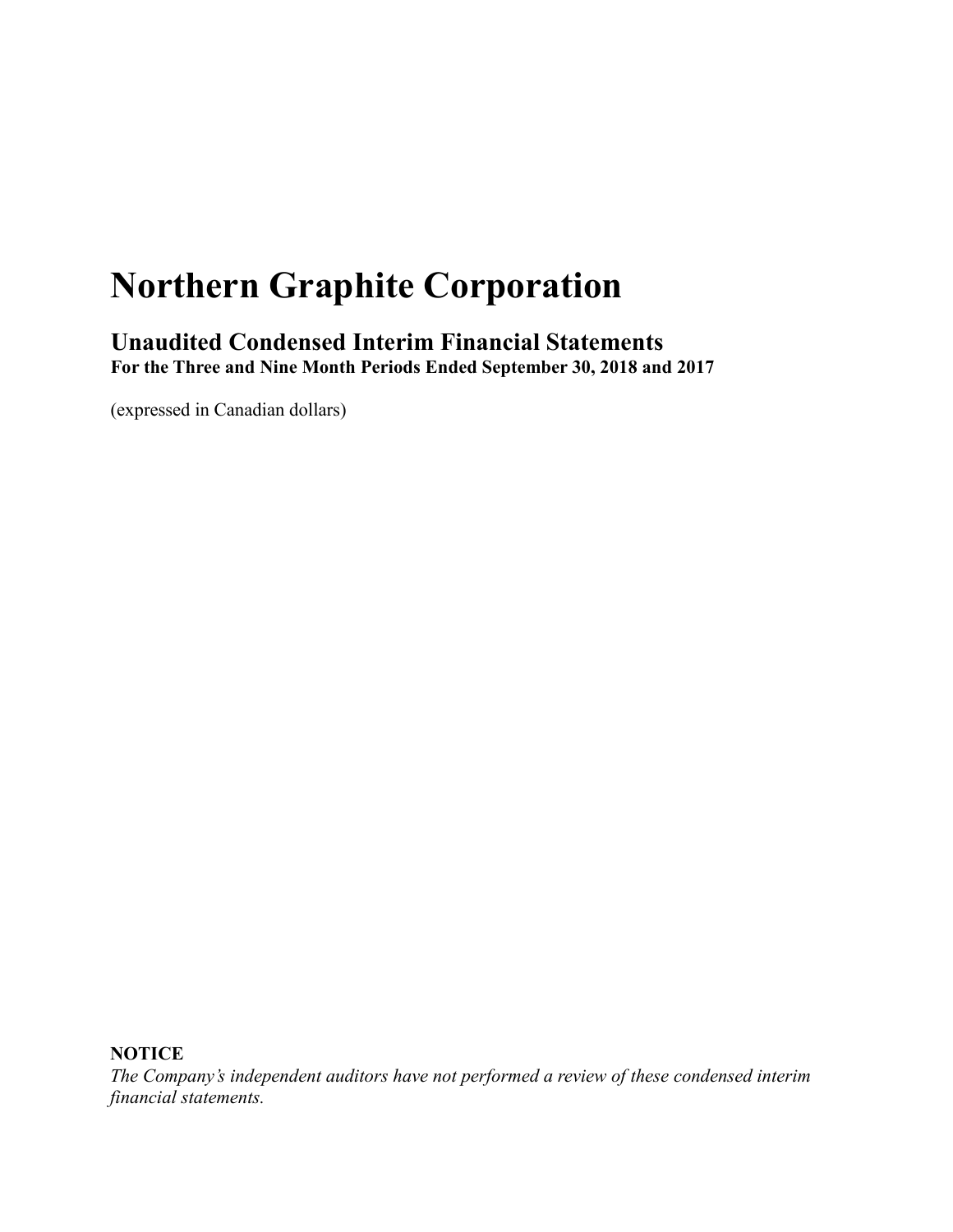# **Northern Graphite Corporation Unaudited Condensed Interim Statements of Financial Position**

|                                                | As at          | As at          |
|------------------------------------------------|----------------|----------------|
|                                                | September 30,  | December 31,   |
|                                                | 2018           | 2017           |
|                                                | \$             | \$             |
| <b>Assets</b>                                  |                |                |
| Current                                        |                |                |
| Cash and cash equivalents                      | 2,863,604      | 3,969,921      |
| HST receivable                                 | 44,032         | 14,828         |
| Prepaid expenses and deposits                  | 85,687         | 45,681         |
|                                                | 2,993,323      | 4,030,430      |
| Reclamation deposit (note 11)                  | 819,243        | 819,243        |
| Property and equipment                         | 189,688        | 215,732        |
| Exploration and evaluation assets (note 4)     | 12,544,598     | 11,917,905     |
|                                                |                |                |
| Total assets                                   | 16,546,852     | 16,983,310     |
|                                                |                |                |
| <b>Liabilities</b>                             |                |                |
| <b>Current</b>                                 |                |                |
| Accounts payable and accrued liabilities       | 146,749        | 112,847        |
|                                                |                |                |
| Reclamation and close down provision (note 11) | 328,532        | 328,532        |
| <b>Total liabilities</b>                       | 475,281        | 441,379        |
|                                                |                |                |
| Shareholders' equity                           |                |                |
| Share capital (note 5)                         | 25, 223, 773   | 25,033,021     |
| Warrants (note 5)                              | 820,702        | 857,892        |
| Contributed surplus (note 5)                   | 2,533,963      | 2,415,093      |
| Accumulated deficit                            | (12, 506, 867) | (11, 764, 075) |
| Total shareholders' equity                     | 16,071,571     | 16,541,931     |
|                                                |                |                |
| Total liabilities and shareholders' equity     | 16,546,852     | 16,983,310     |

*The accompanying notes are an integral part of these condensed interim financial statements.*

**Approved by the Board of Directors and authorized for issue on November 26, 2018**

| (signed) Gregory Bowes | (signed) Donald Christie |
|------------------------|--------------------------|
| Director               | Director                 |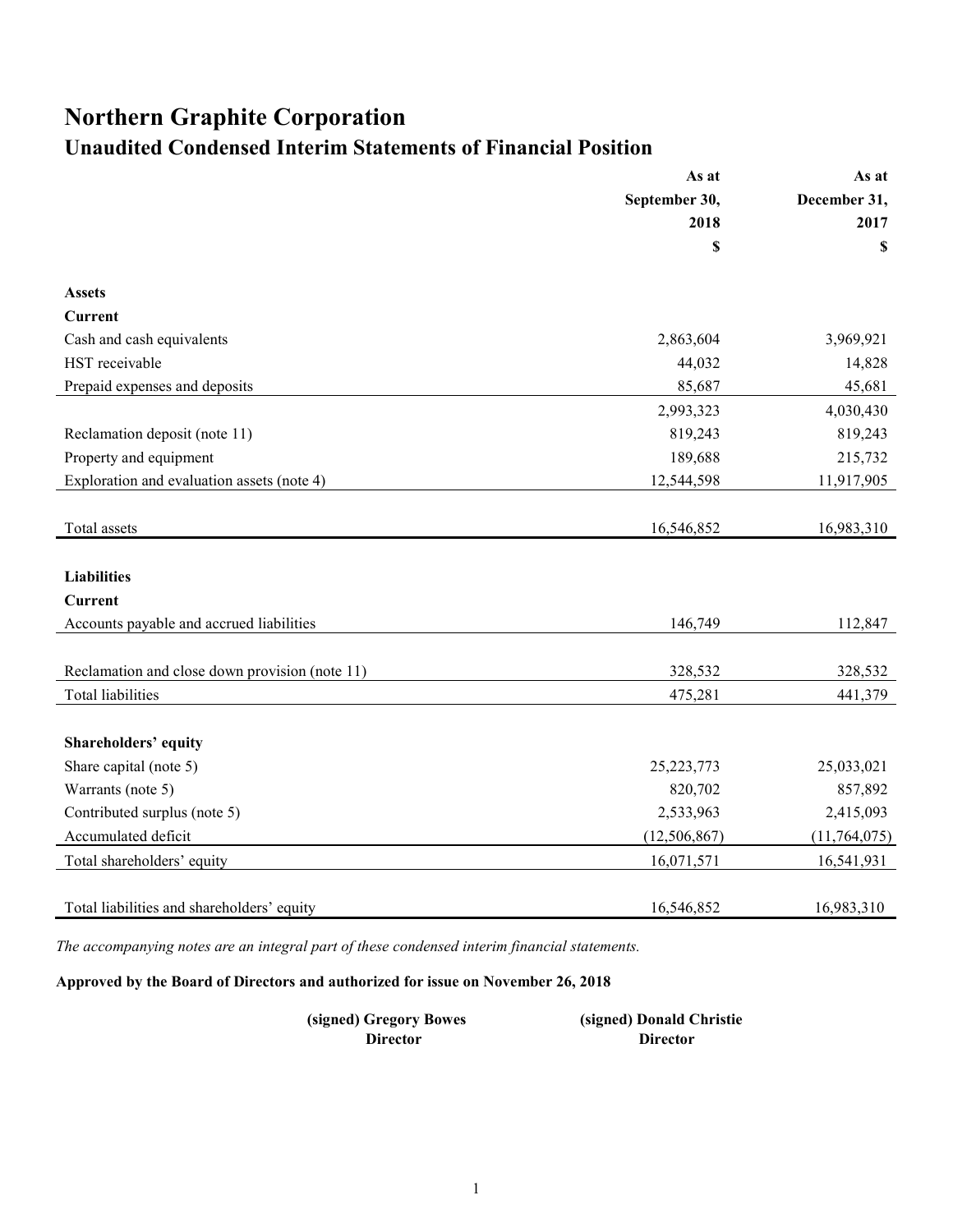# **Northern Graphite Corporation Unaudited Condensed Interim Statements of Comprehensive Loss**

|                                                          | Three months ended<br>September 30, |            | Nine months ended<br>September 30, |            |
|----------------------------------------------------------|-------------------------------------|------------|------------------------------------|------------|
|                                                          | 2018                                | 2017       | 2018                               | 2017       |
|                                                          | \$                                  | \$         | S                                  | S          |
| General and administrative expenses                      |                                     |            |                                    |            |
| Legal and audit                                          | 8,354                               | 7,354      | 26,339                             | 35,726     |
| Office, management and director fees (note 9)            | 109,766                             | 96,095     | 371,514                            | 312,161    |
| Promotion and investor relations                         | 21,685                              | 68,903     | 176,588                            | 132,116    |
| Regulatory and transfer agent                            | 10,736                              | 10,423     | 62,833                             | 59,203     |
| Share-based payments (notes 5 and 9)                     | 7,990                               |            | 249,879                            | 54,573     |
| Depreciation                                             | 8,769                               | 8,686      | 26,044                             | 28,078     |
|                                                          | 167,300                             | 191,461    | 913,197                            | 621,857    |
| <b>Loss from operations</b>                              | (167,300)                           | (191, 461) | (913, 197)                         | (621, 857) |
| Interest income                                          | 13,177                              | 5,354      | 39,396                             | 8,212      |
| Loss and comprehensive loss for<br>the period            | (154, 123)                          | (186, 107) | (873, 801)                         | (613, 645) |
|                                                          |                                     |            |                                    |            |
| Loss per share – basic and diluted                       | (0.00)                              | (0.00)     | (0.01)                             | (0.01)     |
| Weighted average number of shares – basic and<br>diluted | 65,112,756                          | 59,817,612 | 64,979,610                         | 57,284,035 |

*The accompanying notes are an integral part of these condensed interim financial statements.*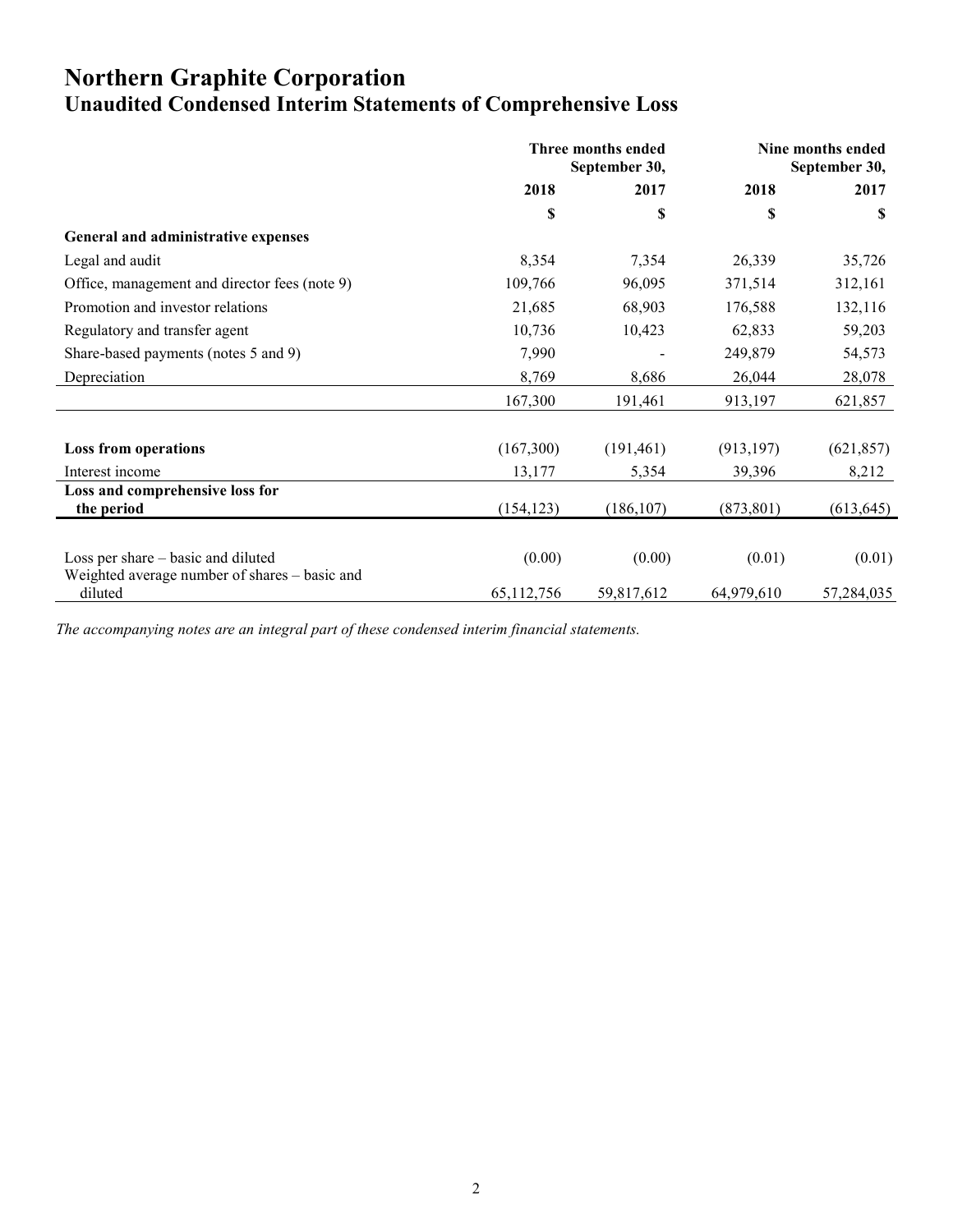# **Northern Graphite Corporation Unaudited Condensed Interim Statements of Changes in Shareholders' Equity**

|                                            | Number of    |               |                          | Contributed | Accumulated    |              |
|--------------------------------------------|--------------|---------------|--------------------------|-------------|----------------|--------------|
|                                            | shares       | Share capital | Warrants                 | surplus     | deficit        | <b>Total</b> |
|                                            |              | \$            | S                        | S           | S              | S            |
| Balance, December 31, 2017                 | 64,674,006   | 25,033,021    | 857,892                  | 2,415,093   | (11,764,075)   | 16,541,931   |
| Exercise of warrants (note 5)              | 438,750      | 190,752       | (37,190)                 |             |                | 153,562      |
| Share-based payment expense (note 5 and 9) |              |               |                          | 249,879     |                | 249,879      |
| Expiry of stock options (note 5)           |              |               | $\overline{\phantom{a}}$ | (131,009)   | 131,009        |              |
| Loss and comprehensive loss for the period |              |               |                          |             | (873, 801)     | (873, 801)   |
| <b>Balance, September 30, 2018</b>         | 65, 112, 756 | 25, 223, 773  | 820,702                  | 2,533,963   | (12, 506, 867) | 16,071,571   |
|                                            |              |               |                          |             |                |              |
| Balance, December 31, 2016                 | 51,484,279   | 21,459,258    | 116,833                  | 2,907,743   | (11,480,600)   | 13,003,234   |
| Issuance of shares and warrants (note 5)   | 8,333,333    | 2,072,320     | 427,680                  |             |                | 2,500,000    |
| Issuance of compensation options (note 5)  |              | (38, 566)     | 38,566                   |             |                |              |
| Share issuance costs                       |              | (182, 138)    |                          |             |                | (182, 138)   |
| Share-based payment expense (note 5 and 9) |              |               |                          | 54,573      |                | 54,573       |
| Expiry of stock options (note 5)           |              |               | $\overline{\phantom{0}}$ | (188, 027)  | 188,027        |              |
| Loss and comprehensive loss for the period |              |               |                          |             | (427, 538)     | (427, 538)   |
| Balance, September 30, 2017                | 59,817,612   | 23,310,874    | 583,079                  | 2,774,289   | (11, 720, 111) | 14,948,131   |

*The accompanying notes are an integral part of these condensed interim financial statements.*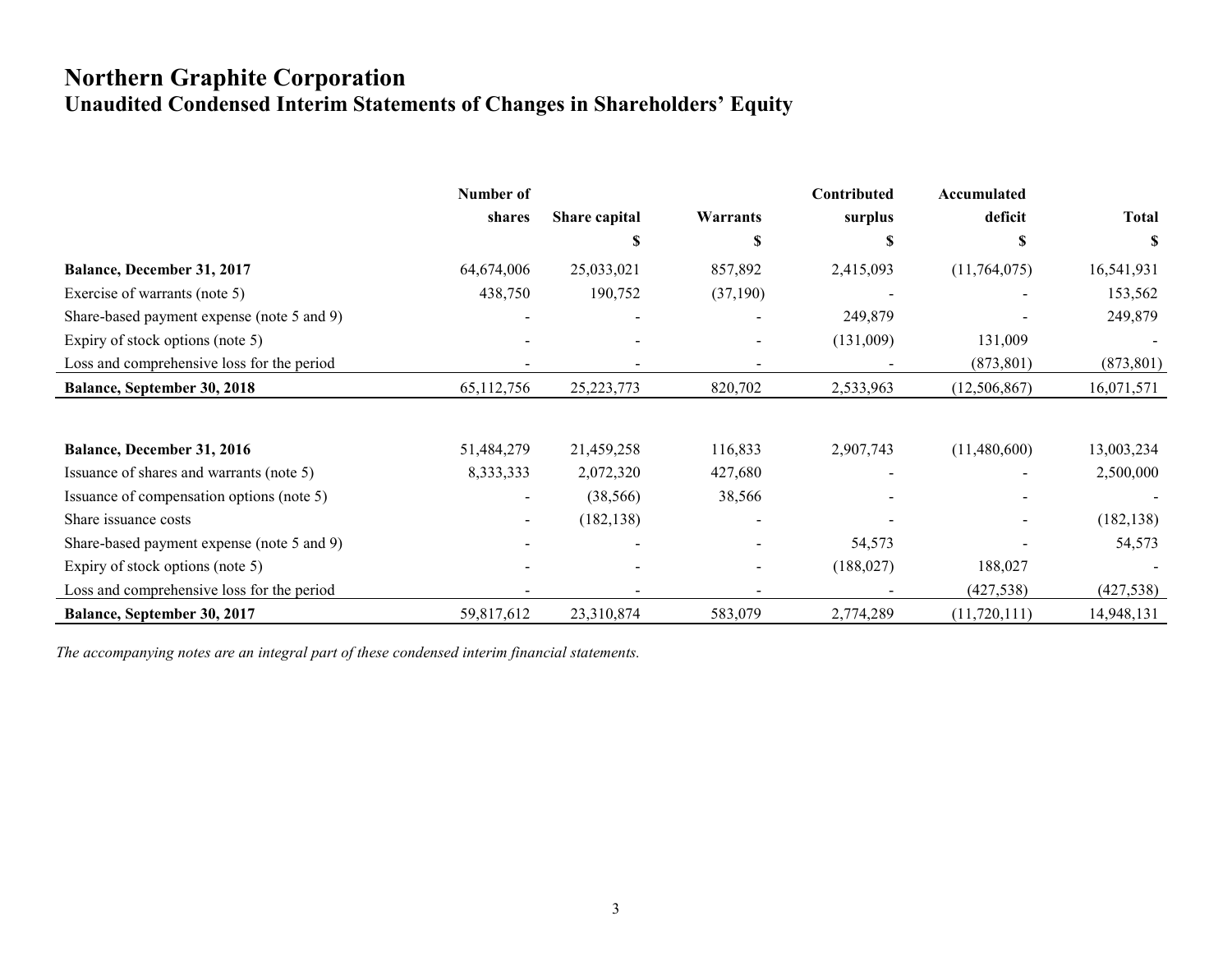# **Northern Graphite Corporation Unaudited Condensed Interim Statements of Cash Flows**

|                                                                | Three months ended<br>September 30, |                | Nine months ended<br>September 30, |            |
|----------------------------------------------------------------|-------------------------------------|----------------|------------------------------------|------------|
|                                                                | 2018                                | 2018           | 2018                               | 2017       |
|                                                                | \$                                  | \$             | \$                                 | \$         |
| Cash provided by (used in)                                     |                                     |                |                                    |            |
| <b>Operating activities</b>                                    |                                     |                |                                    |            |
| Loss for the period                                            | (154, 123)                          | (186, 107)     | (873, 801)                         | (613, 645) |
| Items not affecting cash:                                      |                                     |                |                                    |            |
| Depreciation                                                   | 8,769                               | 8,686          | 26,044                             | 28,078     |
| Share-based payments (note 5 and 9)                            | 7,990                               |                | 249,879                            | 54,573     |
| Change in non-cash working capital items:                      |                                     |                |                                    |            |
| HST receivable                                                 | (10, 847)                           | (2,963)        | (29, 204)                          | 3,163      |
| Prepaid expenses and deposits                                  | 11,426                              | 28,090         | (40,006)                           | 20,960     |
| Accounts payable and accrued liabilities                       | (95, 384)                           | (67, 354)      | (14, 244)                          | 11,381     |
| Net cash used in operating activities                          | (232, 169)                          | (219, 648)     | (681, 332)                         | (495, 490) |
|                                                                |                                     |                |                                    |            |
| <b>Financing activities</b>                                    |                                     |                |                                    |            |
| Issuance of shares and warrants in private placements (note 5) |                                     |                |                                    | 2,500,000  |
| Proceeds from the exercise of warrants (note 5)                |                                     |                | 153,562                            |            |
| Share issuance costs (note 5)                                  |                                     |                |                                    | (180, 192) |
| Net cash generated from financing activities                   | $\blacksquare$                      | $\blacksquare$ | 153,562                            | 2,319,808  |
|                                                                |                                     |                |                                    |            |
| <b>Investing activities</b>                                    |                                     |                |                                    |            |
| Exploration and evaluation costs (note 4)                      | (230, 399)                          | (102, 852)     | (578, 547)                         | (276, 744) |
| Net cash used in investing activities                          | (230, 399)                          | (102, 852)     | (578, 547)                         | (276, 744) |
|                                                                |                                     |                |                                    |            |
| Net increase (decrease) in cash and cash equivalents           | 462,568                             | (322,500)      | (1,106,317)                        | 1,547,574  |
| Cash and cash equivalents, beginning of period                 | 3,326,172                           | 2,575,651      | 3,969,921                          | 705,577    |
| Cash and cash equivalents, end of period                       | 2,863,604                           | 2,253,151      | 2,863,604                          | 2,253,151  |

Supplemental cash flow information (note 7)

*The accompanying notes are an integral part of these condensed interim financial statements.*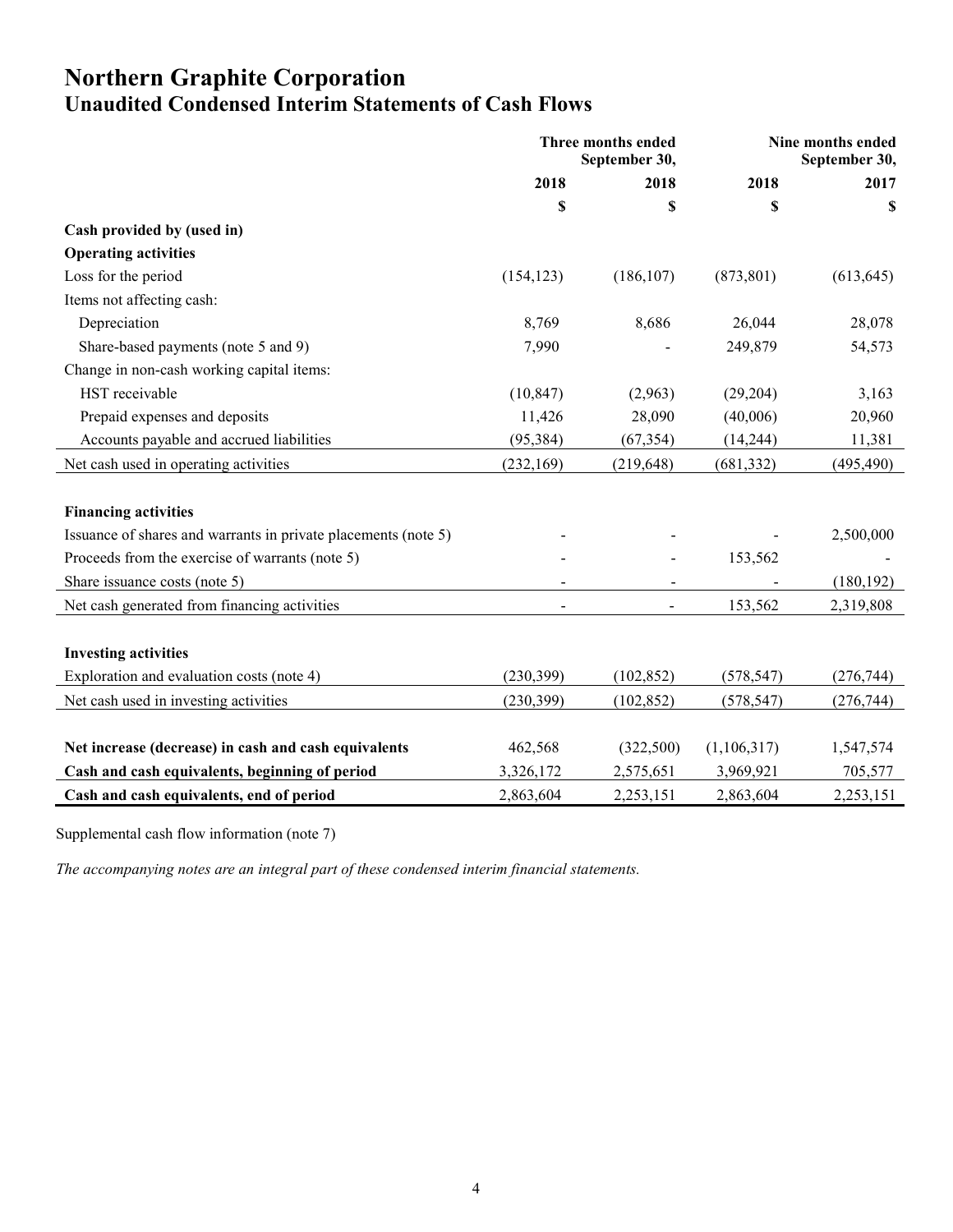#### *1. Corporate information*

Northern Graphite Corporation ("Northern" or the "Company") was incorporated under the laws of the Province of Ontario on February 25, 2002. Northern holds a 100% interest in the Bissett Creek Graphite Property (the "Bissett Creek Property") and is listed on the TSX Venture Exchange (symbol "NGC").

The Company's address and head office is 290 Picton Avenue, Suite 201, Ottawa, Ontario K1Z 8P8 Canada.

#### *2. Basis of preparation*

#### a. *Statement of compliance*

These unaudited condensed interim financial statements for the three and nine month periods ended September 30, 2018 (the "Interim Financial Statements") have been prepared in accordance with International Accounting Standard 34, Interim Financial Reporting ("IAS 34"). These Interim Financial Statements do not include all the information and disclosures required in annual financial statements and should be read in conjunction with the Company's audited annual financial statements for the years ended December 31, 2017 and 2016, which have been prepared in accordance with IFRS.

The Interim Financial Statements were approved and authorized for issue by the Board of Directors on November 26, 2018.

#### *b. Basis of measurement*

The Interim Financial Statements have been prepared on a historical cost basis except those accounts as noted in the financial instruments section (note 8). In addition, the Financial Statements have been prepared using the accrual basis of accounting.

#### *c. Going concern*

The Company is an exploration stage company that incurred a net loss of \$873,801 for the nine month period ended September 30, 2018 (Year ended December 31, 2017 – \$897,177) and has accumulated a deficit of \$12,506,867 since the inception of the Company. As at September 30, 2018, the Company had working capital of \$2,846,574 (December 31, 2017 – \$3,917,583). The Company's ability to continue as a going concern is dependent upon its ability to raise additional capital to continue the development of the Bissett Creek Property. During the year ended December 31, 2017, the Company raised gross proceeds of \$4,562,190 through private placements of shares and warrants. Substantial additional capital is required to ultimately build a mine and processing plant on the Bissett Creek Property. There is a high degree of risk and many inherent uncertainties in the mining industry and there is no assurance management will be successful in its endeavours.

The Interim Financial Statements have been prepared on a going concern basis, which assumes that the Company will be able to continue in operation for the foreseeable future and will be able to realize its assets and discharge its liabilities and commitments in the normal course of business. The Company's management believes that it can continue to finance operating expenses over the next twelve months with funds on hand. Given the continuation of weak capital markets in the resource sector, there exists a material uncertainty as to the Company's ability to raise additional funds on favourable terms. The Company's discretionary activities have considerable scope for flexibility in terms of the amount and timing of expenditures. The Company will thoroughly assess all such activities before undertaking them in advance of additional financing being secured. The Company's Interim Financial Statements do not include any adjustments that might result from negative outcomes with respect to these uncertainties.

#### *d. Functional and presentation currency*

The Company's functional and presentation currency is the Canadian dollar.

#### *e. Critical accounting estimates and judgments*

The preparation of the Interim Financial Statements requires management to make estimates and judgments that affect the reported amounts of assets and liabilities at the date of the financial statements, and revenues and expenses for the period. By their nature, these estimates and judgments are subject to uncertainty and the effect on the Interim Financial Statements of changes in such estimates in future periods could be significant. Actual results may differ from those estimates and judgments.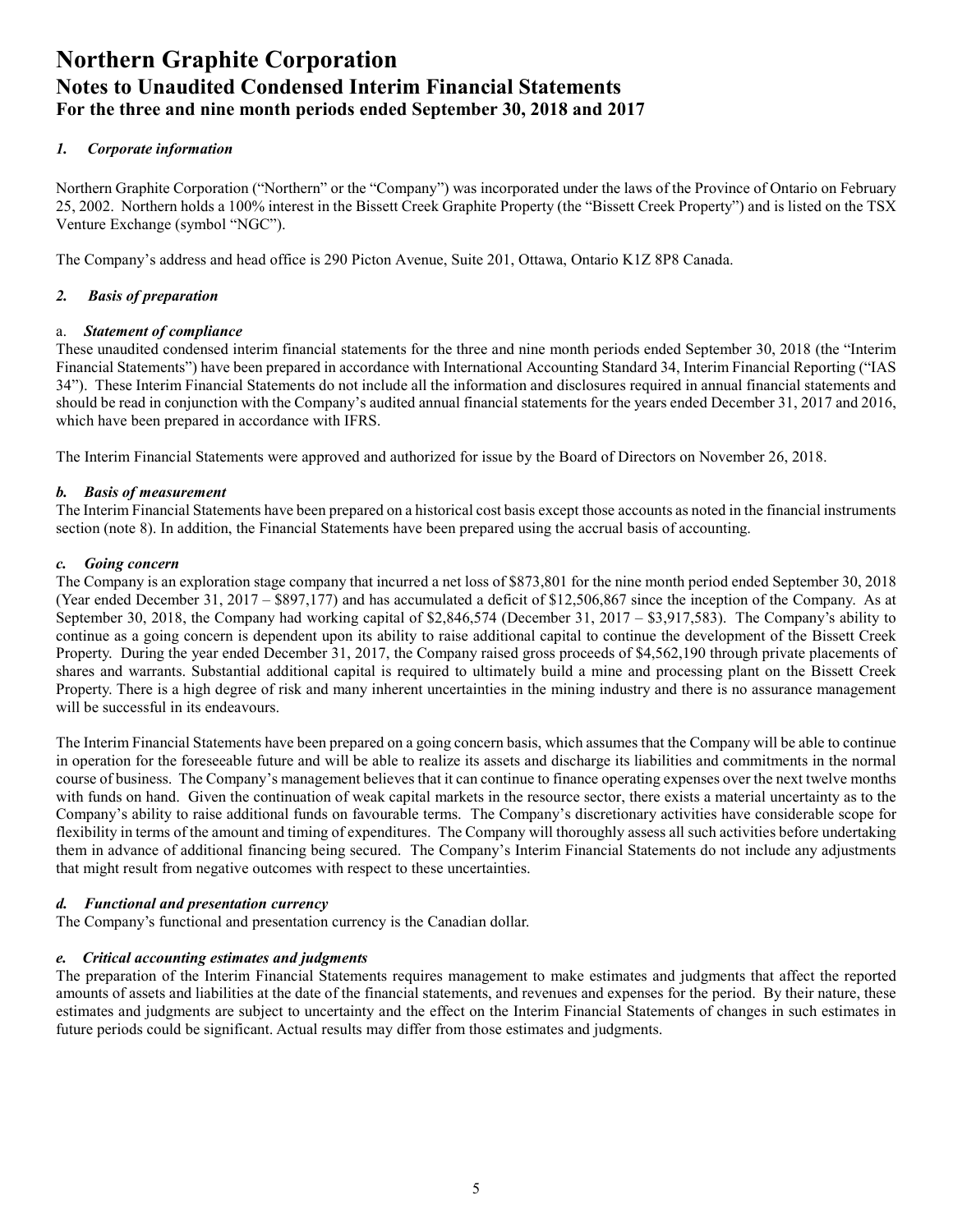*Significant estimates used in the preparation of the Interim Financial Statements include, but are not limited to:* 

- (i) asset carrying values and impairment charges;
- (ii) the economic recoverability of exploration expenditures incurred and the probability of future economic benefits from development expenditures incurred;
- (iii) the expected costs of asset retirement obligations; and
- (iv) the calculation of share-based compensation and the valuation of warrants which includes the assumptions used in the Black-Scholes option pricing model including volatility, estimated forfeiture rates and expected time until exercise.

*Significant judgments used in the preparation of these Interim Financial Statements include, but are not limited to:* 

- (i) those relating to the assessment of the Company's ability to continue as a going concern;
- (ii) the useful lives and related depreciation of property and equipment;
- (iii) the identification of separately identifiable components in property and equipment where their respective cost is significant in comparison to the total cost;
- (iv) the classification of expenditures as exploration and evaluation assets; and
- (v) the recognition of deferred tax.

#### *3. Significant accounting policies*

These Interim Financial Statements have been prepared using accounting policies that are consistent with those used in the preparation of the Company's audited annual financial statements for the years ended December 31, 2017 and 2016.

#### **Recent and future accounting standards**

Certain pronouncements were issued by the International Accounting Standards Board ("IASB") or the International Financial Reporting Interpretations Committee ("IFRIC") that are mandatory for accounting periods after December 31, 2017. Pronouncements that are not applicable or do not have a significant impact to the Company have been excluded from the discussion below.

IFRS 9, Financial Instruments (effective January 1, 2018) introduced new requirements for the classification and measurement of financial assets and replaced IAS 39. IFRS 9 uses a single approach to determine whether a financial asset is measured at amortized cost or fair value, replacing the multiple classification options available in IAS 39. The Company adopted the new standard effective January 1, 2018. The adoption of IFRS 9 had no impact on the Company's results of operations, financial position, and disclosures.

IFRS 15, Revenue from Contracts with Customers provides a single principle-based framework to be applied to all contracts with customers. IFRS 15 replaces the previous revenue standard IAS 18, Revenue, and the related Interpretations on revenue recognition. The standard scopes out contracts that are considered to be lease contracts, insurance contracts and financial instruments. The new standard is a control-based model as compared to the existing revenue standard which is primarily focused on risks and rewards. Under the new standard, revenue is recognized when a customer obtains control of a good or service. Transfer of control occurs when the customer has the ability to direct the use of and obtain the benefits of the good or service. This standard was effective for reporting periods beginning on or after January 1, 2018. The adoption of IFRS 15 had no impact on the Company's results of operations, financial position, and disclosures.

IFRS 16, Leases, was issued by the IASB in January 2016. The new standard brings most leases on balance sheet for lessees under a single model, eliminating the distinction between operating and finance leases. Lessor accounting however remains largely unchanged and the distinction between operating and finance leases is retained. This standard is effective for annual reporting periods beginning on or after January 1, 2019. Early adoption is permitted if IFRS 15 has also been adopted. The Company's current evaluation indicates that there will be no impact of adoption of IFRS 16 on its financial statements based on the Company's present activities.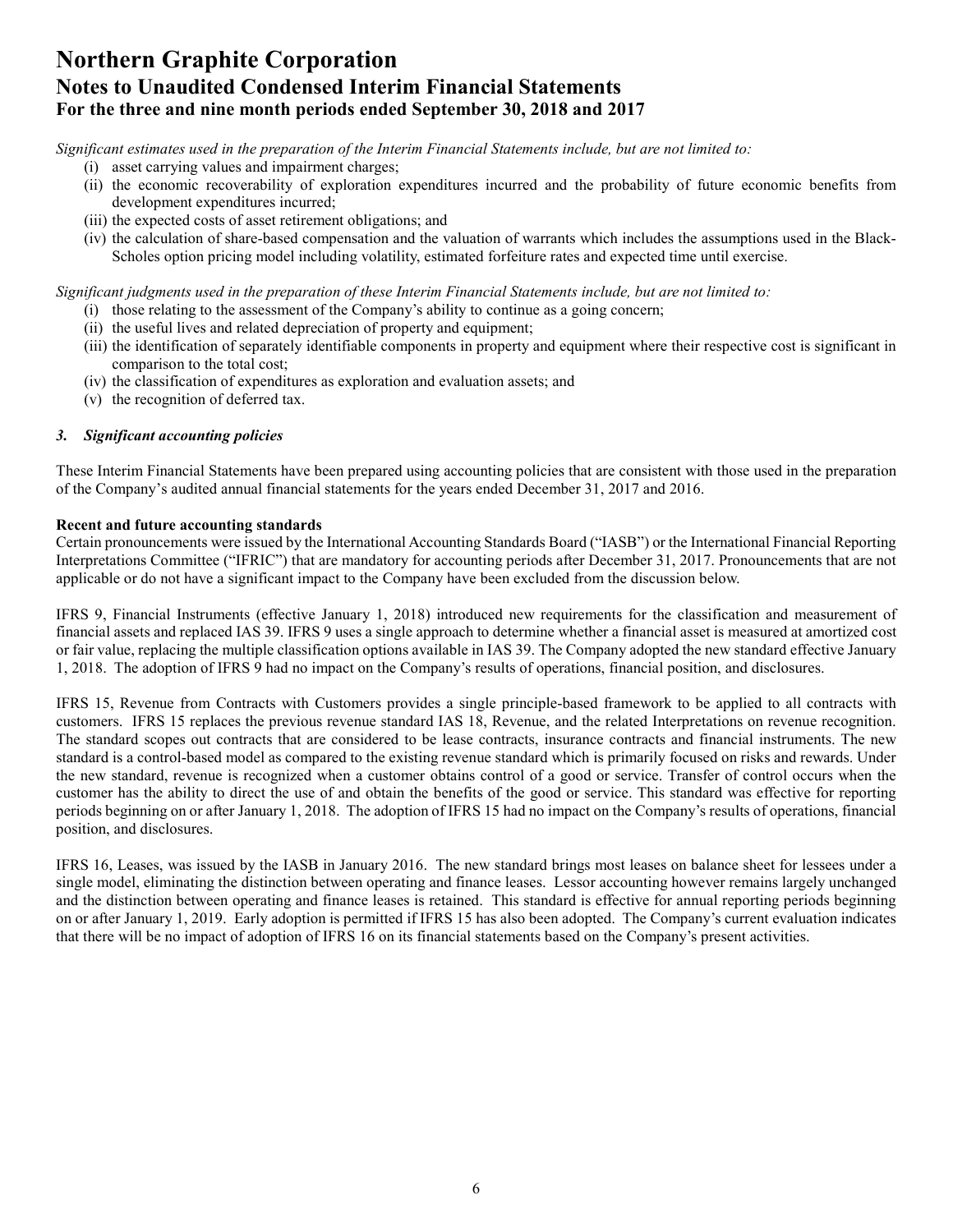#### *4. Exploration and evaluation assets*

The Company has a 100% interest in the Bissett Creek Property which consists of a 1,938 hectare mining lease, expiring in June, 2034, a 565 hectare mining lease, expiring in August, 2035, and 52 cells under Ontario's new claim system totaling approximately 1,159 hectares. All leases and cells are located in the United Townships of Head, Clara and Maria, in the County of Renfrew, Ontario. As of September 30, 2018, accumulated costs with respect to the Bissett Creek Property consisted of the following:

| <b>Balance, December 31, 2017</b>                                                        | 11,917,905 |
|------------------------------------------------------------------------------------------|------------|
| Exploration and evaluation expenditures made from January 1, 2018 to September 30, 2018: |            |
| Engineering                                                                              | 17,018     |
| Environmental and mine permitting                                                        | 252,706    |
| Feasibility study                                                                        | 147,512    |
| Metallurgical                                                                            | 83,404     |
| Product sales and marketing                                                              | 61,369     |
| Site and royalties                                                                       | 64,684     |
| <b>Balance, September 30, 2018</b>                                                       | 12.544.598 |

As of September 30, 2017, accumulated costs with respect to the Bissett Creek Property consisted of the following:

| <b>Balance, December 31, 2016</b>                                                        | 11,569,893 |
|------------------------------------------------------------------------------------------|------------|
| Exploration and evaluation expenditures made from January 1, 2017 to September 30, 2017: |            |
| Engineering                                                                              | 22,123     |
| Environmental and mine permitting                                                        | 64,114     |
| Metallurgical                                                                            | 127.414    |
| Site and royalties                                                                       | 67.744     |
| Other                                                                                    | 3,200      |
| <b>Balance, September 30, 2017</b>                                                       | 11.854.488 |

The Company is required to make royalty payments of \$20 per ton of graphite concentrate produced to the previous owners and is subject to a 2.5% net smelter return payable on any other minerals derived and sold from the Bissett Creek Property. An advance royalty of \$27,000 per annum is payable in semi-annual installments and is recorded in exploration and evaluation assets. The advance will be credited against any future royalty payments.

#### *5. Share capital*

#### **Authorized**

The Company is authorized to issue an unlimited number of common shares.

#### **Private placements**

On March 24, 2017, the Company completed a non-brokered private placement and issued 8,333,333 units at a price of \$0.30 per unit for gross proceeds of \$2,500,000. Each unit was comprised of one common share and one half of one common share purchase warrant. Each whole warrant entitles the holder to purchase one common share of the Company at an exercise price of \$0.40 per share for a period of 24 months from the closing of the private placement. The 4,166,666 warrants were recorded at a value of \$427,680. In connection with the private placement, the Company paid fees totaling \$136,500 to the agents, and issued to the agents 455,000 compensation options. Each compensation option entitled the holder to purchase one common share at an exercise price of \$0.35 per share for a period of 12 months from the closing of the private placement. The compensation options were recorded at a value of \$38,567.

On November 22, 2017, the Company completed a non-brokered private placement and issued 4,582,644 units at a price of \$0.45 per unit for gross proceeds of \$2,062,190. Each unit was comprised of one common share and one half of one common share purchase warrant. Each whole warrant entitles the holder to purchase one common share of the Company at an exercise price of \$0.60 per share for a period of 24 months from the closing of the private placement. The 2,291,322 warrants were recorded at a value of \$381,142. In connection with the private placement, the Company paid fees totaling \$131,119 to the agents, and issued to the agents 291,370 compensation options. Each compensation option entitles the holder to purchase one common share at an exercise price of \$0.60 per share for a period of 12 months from the closing of the private placement. The compensation options were recorded at a value of \$38,310.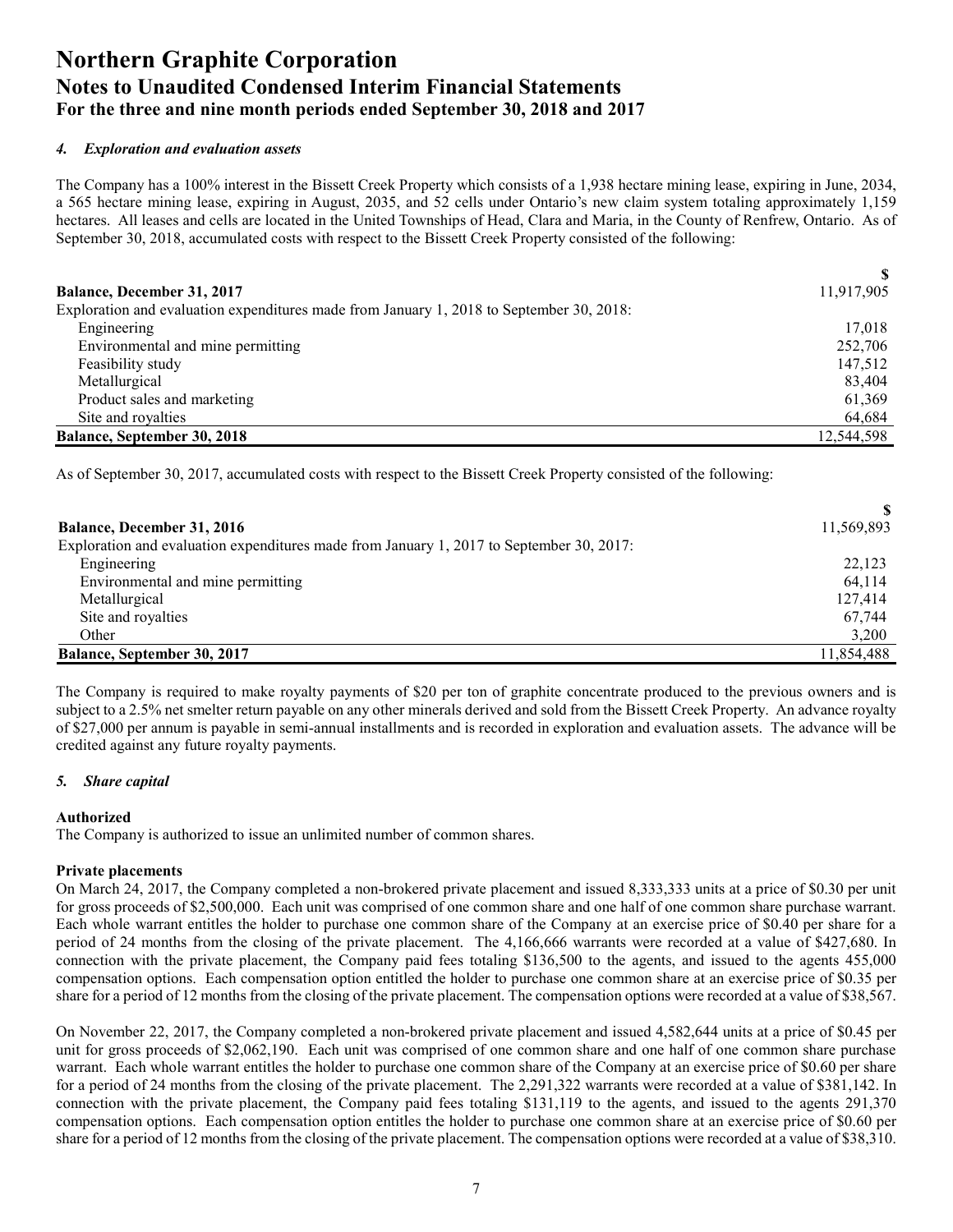#### **Warrants and compensation options**

Information with respect to the Company's warrants and compensation options is presented below:

|                                   |             | Weighted |
|-----------------------------------|-------------|----------|
|                                   |             | average  |
|                                   |             | exercise |
|                                   | Number of   | price    |
|                                   | warrants    | S        |
| <b>Balance, December 31, 2016</b> | 1,051,499   | 0.80     |
| Warrants issued                   | 6,457,988   | 0.47     |
| Compensation options issued       | 746,370     | 0.45     |
| Warrants exercised                | (257,500)   | 0.40     |
| Compensation options exercised    | (16,250)    | 0.35     |
| Warrants expired                  | (1,051,499) | 0.80     |
| <b>Balance, December 31, 2017</b> | 6,930,608   | 0.47     |
| Compensation options exercised    | (438,750)   | 0.35     |
| Balance, September 30, 2018       | 6,491,858   | 0.48     |

A summary of the Company's warrants and compensation options outstanding at September 30, 2018 is presented below:

| <b>Exercise price</b> | Number of<br>warrants<br>outstanding | <b>Expiry date</b> |
|-----------------------|--------------------------------------|--------------------|
| \$0.40                | 3,909,166                            | March 24, 2019     |
| \$0.60                | 291,370                              | November 22, 2018  |
| \$0.60                | 2,291,322                            | November 22, 2019  |
|                       | 6,491,858                            |                    |
|                       |                                      |                    |

The weighted average remaining contractual life of warrants and compensation option outstanding is 0.70 years. On November 22, 2018, a total of 291,370 compensation options expired.

The values of warrants and compensation options determined during the years ended December 31, 2017 and 2016 utilized the Black-Scholes option pricing model with input factors and assumptions as follows:

|                                                   | <b>Year ended</b> | Year ended   |  |
|---------------------------------------------------|-------------------|--------------|--|
|                                                   | December 31,      | December 31, |  |
|                                                   | 2017              | 2016         |  |
| Warrants granted during the year                  | 7,204,358         | Nil          |  |
| Weighted-average exercise price                   | \$0.47            | n/a          |  |
| Expected warrant life $(1)$                       | $1-2$ years       | n/a          |  |
| Expected volatility <sup>(2)</sup>                | $76.3\% - 91.6\%$ | n/a          |  |
| Risk-free interest rate $(3)$                     | $0.76\% - 1.45\%$ | n/a          |  |
| Dividend yield                                    | Nil               | n/a          |  |
| Forfeiture rate                                   | Nil               | n/a          |  |
| Weighted-average fair value (Black-Scholes value) | \$0.16            | n/a          |  |

1. The Company has a limited history of warrant exercises. The Company continues to estimate the expected warrant life (estimated period of time outstanding prior to exercise) based on the contractual term to expiry of warrants and will continue to do so until such time that the Company can base its estimate on a volume of historical information pertaining to the Company's actual warrant exercise history.

2. The expected volatility was based on the Company's common share trading history over a period equal to the expected warrant life.

3. The risk-free interest rate is based on the yield of a Government of Canada marketable bond in effect at the time of grant with a term to maturity commensurate with the expected life of the warrant.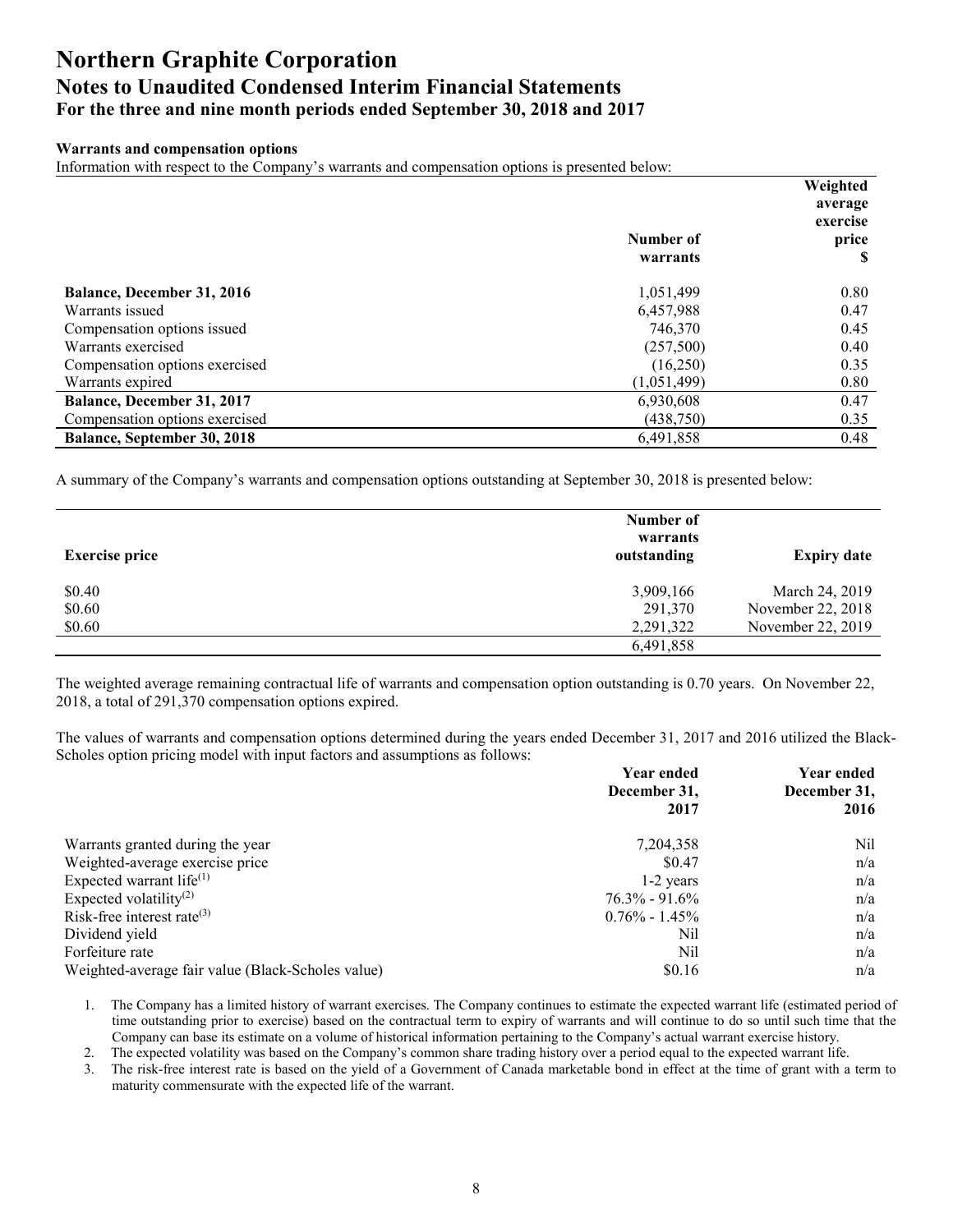#### **Stock options**

The Company has adopted a stock option plan (the "Option Plan") for directors, officers, employees and consultants of the Company. Under the Option Plan, the Company may grant non-transferable stock options to purchase common shares of the Company for a period of up to ten years from the date of the grant. The maximum number of common shares reserved for issuance under the Option Plan together with any common shares reserved for issuance pursuant to any other stock options may not exceed 10% of the issued and outstanding common shares of the Company.

A summary of the Option Plan activity is presented below:

|                                    | Number of<br>options | Weighted average<br>exercise price |
|------------------------------------|----------------------|------------------------------------|
| <b>Balance, December 31, 2016</b>  | 4,525,000            | 0.60                               |
| Granted                            | 200,000              | 0.50                               |
| Expired                            | (1,050,000)          | 0.77                               |
| Forfeited                          | (100,000)            | 0.75                               |
| <b>Balance, December 31, 2017</b>  | 3,575,000            | 0.53                               |
| Granted                            | 800,000              | 0.50                               |
| Forfeited                          | (375,000)            | 0.55                               |
| <b>Balance, September 30, 2018</b> | 4,000,000            | 0.53                               |

A summary of the Company's outstanding stock options at September 30, 2018 is presented below:

| <b>Exercise price</b> | <b>Stock options</b><br>outstanding | <b>Stock options</b><br>exercisable | <b>Expiry date</b> |
|-----------------------|-------------------------------------|-------------------------------------|--------------------|
| \$0.70                | 500,000                             | 500,000                             | January 9, 2020    |
| \$0.50                | 2,600,000                           | 2,600,000                           | April 27, 2021     |
| \$0.50                | 200,000                             | 200,000                             | November 27, 2022  |
| \$0.50                | 700,000                             | 600,000                             | January 12, 2023   |
|                       | 4,000,000                           | 3,900,000                           |                    |

The weighted average remaining contractual life of stock options outstanding is 2.80 years. As at December 31, 2017, a total of 3,575,000 stock options were exercisable.

The values of stock options determined during the nine month period ended September 30, 2018 and during the year ended December 31, 2017 utilized the Black-Scholes option pricing model with input factors and assumptions as follows:

|                                                   | Nine months ended<br>September 30,<br>2018 | Year ended<br>December 31,<br>2017 |  |
|---------------------------------------------------|--------------------------------------------|------------------------------------|--|
| Stock options granted during the period           | 800,000                                    | 200,000                            |  |
| Weighted-average exercise price                   | \$0.50                                     | \$0.50                             |  |
| Expected stock option life $^{(1)}$               | 5 years                                    | 5 years                            |  |
| Expected volatility <sup>(2)</sup>                | 75.1%                                      | 78.4%                              |  |
| Risk-free interest rate $(3)$                     | 1.61%                                      | 1.31%                              |  |
| Dividend yield                                    | Nil                                        | Nil                                |  |
| Forfeiture rate                                   | Nil                                        | Nil                                |  |
| Weighted-average fair value (Black-Scholes value) | \$0.33                                     | \$0.33                             |  |

1. The Company estimates the expected stock option life (estimated period of time outstanding prior to exercise) based on the contractual term to expiry of stock options until such time that the Company can base its estimate on historical information pertaining to the Company's stock option exercise history.

2. The expected volatility was based on the Company's common share trading history over a period equal to the expected stock option life.

3. The risk-free interest rate is based on the yield of a Government of Canada marketable bond in effect at the time of grant with a term to maturity commensurate with the expected life of the stock option.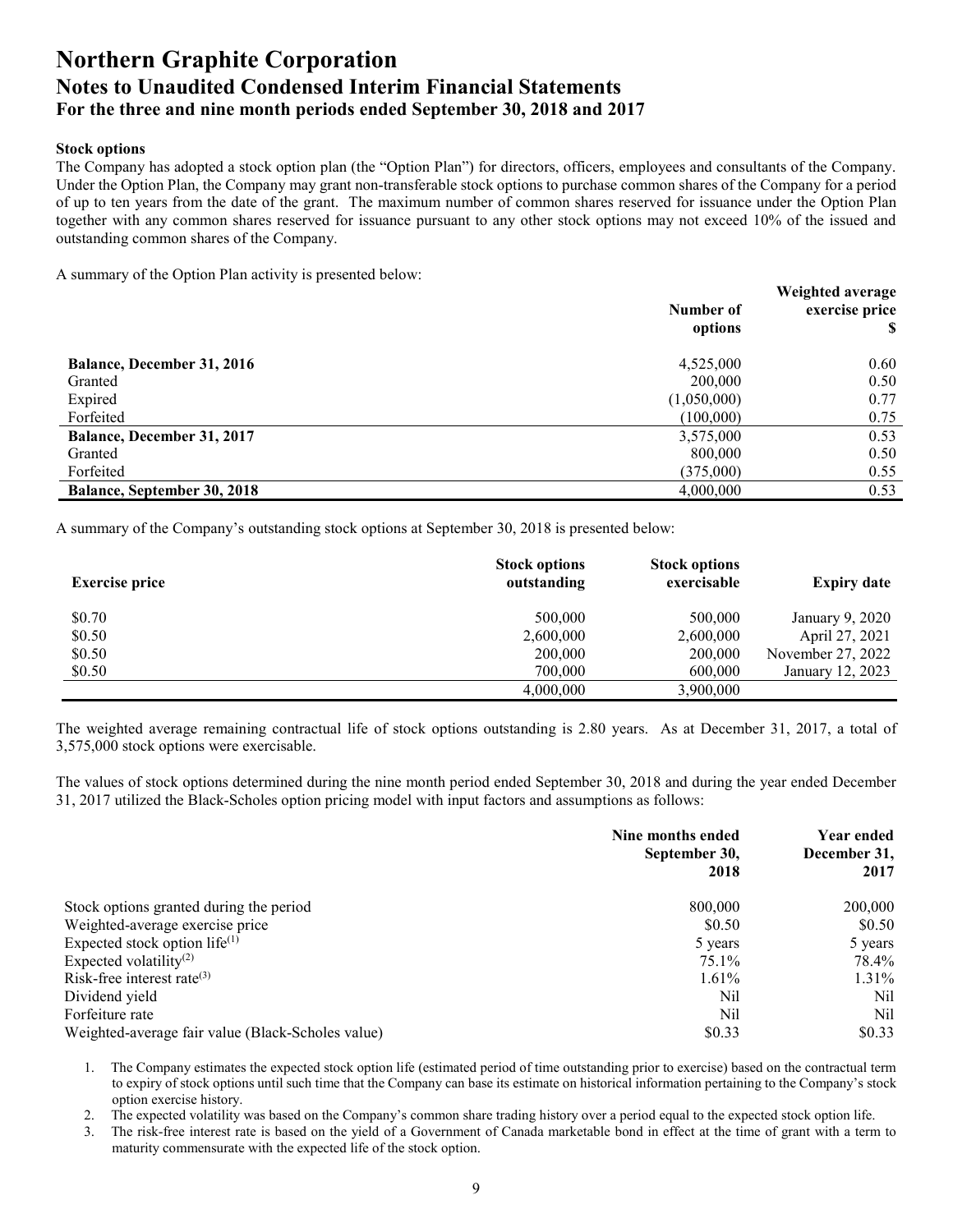As at September 30, 2018, there was \$15,721 (December 31, 2017 – \$nil) of unrecognized share-based compensation costs related to unvested stock option awards granted under the Option Plan.

**\$**

#### **Contributed surplus**

| <b>Balance, December 31, 2016</b>  | 2,907,743 |
|------------------------------------|-----------|
| Share-based compensation           | 121.052   |
| Expiry of stock options            | (613,702) |
| <b>Balance, December 31, 2017</b>  | 2,415,093 |
| Share-based compensation           | 249,879   |
| Expiry of stock options            | (131,009) |
| <b>Balance, September 30, 2018</b> | 2,533,963 |

Contributed surplus as at September 30, 2018 and December 31, 2017 consists of a share-based payment reserve related to stock options issued under the Option Plan.

#### *6. Capital disclosures*

The Company's capital consists of the equity attributable to the common shareholders, comprised of share capital and accumulated deficit. The Company's objective when managing capital is to safeguard the Company's ability to continue as a going concern so that it can continue to explore and develop its mineral resource property for the benefit of its shareholders. The Company manages its capital structure and makes adjustments based on the funds available to the Company in light of changes in economic conditions. The Board of Directors does not establish quantitative return on capital criteria for management, but rather relies on the expertise of the Company's management to sustain the future development of the Company. In order to facilitate the management of its capital requirements, the Company prepares annual expenditure budgets that consider various factors, including successful capital deployment and general industry conditions. Management reviews its capital management approach on an ongoing basis and believes that this approach, given the relative size of the Company, is reasonable.

As the Company is an exploration stage company, it has no revenues and its principal source of capital is from the issue of common shares. In order to achieve its objectives, the Company will spend its existing working capital and raise additional funds as required.

The Company is not subject to externally imposed capital requirements and there were no changes to the Company's approach to capital management during the periods presented in these Interim Financial Statements.

#### *7. Supplemental cash flow information*

Non-cash transactions not reflected in the statements of cash flows are as follows:

|                                              | Three months ended September 30, |       | Nine months ended September 30, |       |
|----------------------------------------------|----------------------------------|-------|---------------------------------|-------|
|                                              | 2018                             | 2017  | 2018                            | 2017  |
|                                              |                                  |       |                                 |       |
| Exploration and evaluation costs in accounts |                                  |       |                                 |       |
| payable and accrued liabilities              | 48.146                           | 7.851 | 48.146                          | 7.851 |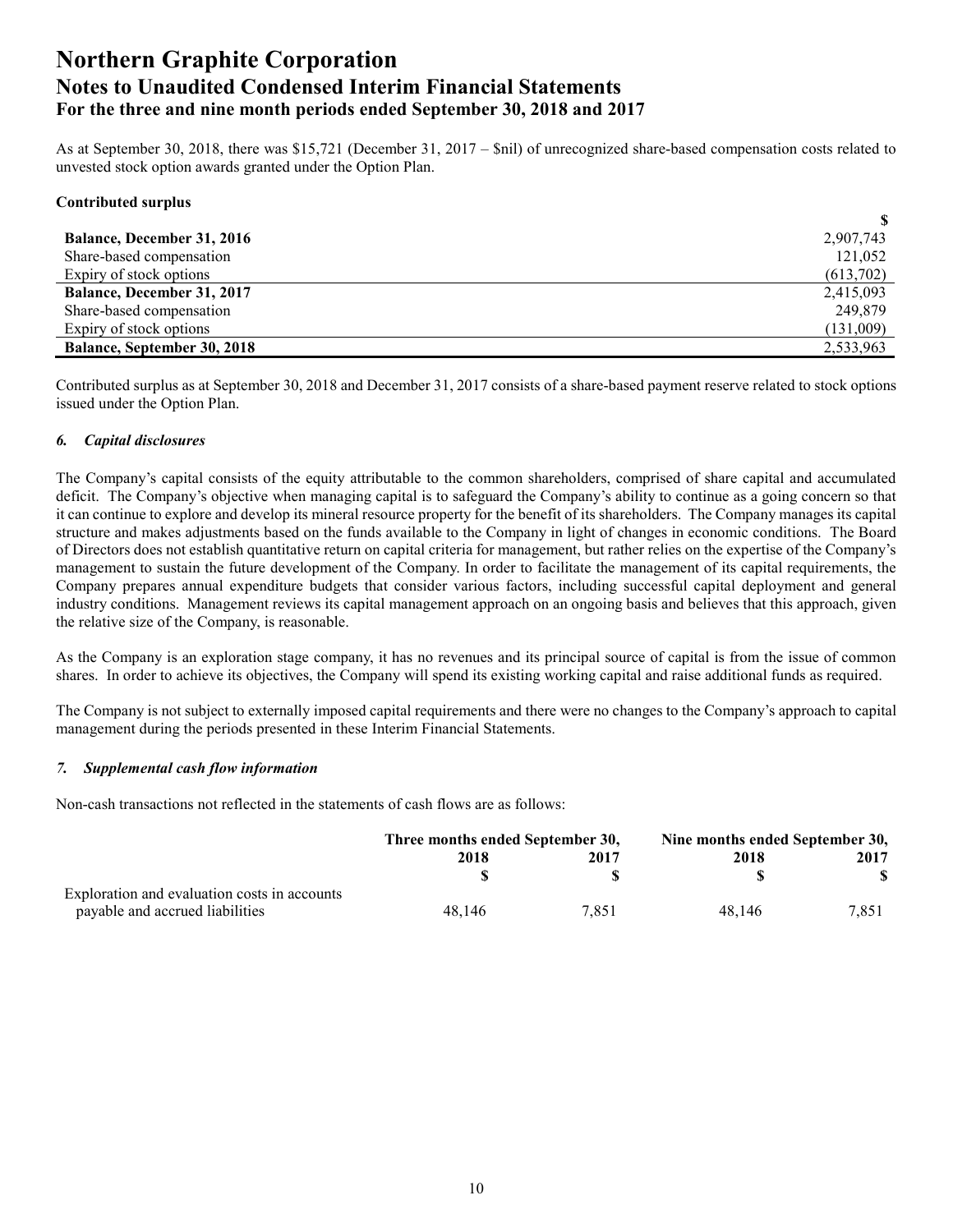#### *8. Financial instruments and risk management*

#### **Fair value**

Certain of the Company's accounting policies and disclosures require the determination of fair value. Fair value represents the amount at which a financial instrument could be exchanged between willing parties, based on current markets for instruments with the same risk, principal and remaining maturity. Fair value estimates are based on quoted market values and other valuation methods. Fair values have been determined for measurement and/or disclosure purposes based on the following methods. When applicable, further information about the assumptions made in determining fair values is disclosed in the notes specific to that asset or liability.

In establishing fair value, the Company uses a fair value hierarchy based on levels as defined below:

- Level 1: defined as observable inputs such as quoted prices in active markets.
- Level 2: defined as inputs other than quoted prices in active markets that are either directly or indirectly observable.

● Level 3: defined as inputs that are based on little or no observable market data and, therefore, requiring entities to develop their own assumptions.

At September 30, 2018 and December 31, 2017, the levels in the fair value hierarchy into which the Company's financial assets and liabilities are measured and recognized on the statement of financial position at fair value on a recurring basis are categorized as follows:

|                           | Category | As at September 30,<br>2018 | As at December 31,<br>2017 |
|---------------------------|----------|-----------------------------|----------------------------|
|                           |          |                             |                            |
| Cash and cash equivalents | Level 1  | 2,863,604                   | 3,969,921                  |

At September 30, 2018, there were no financial assets and liabilities measured and recognized at fair value on a non-recurring basis. The Company's policy for determining when a transfer occurs between levels in the fair value hierarchy is to assess the impact at the date of the event or the change in circumstances that could result in a transfer. There were no transfers between Level 1, Level 2 and Level 3 during the nine month period ended September 30, 2018 or during the year ended December 31, 2017.

At September 30, 2018 and December 31, 2017, there were no financial assets or liabilities measured and recognized in the statements of financial position at fair value that would be categorized as Level 2 or Level 3 in the fair value hierarchy.

The carrying value of cash and cash equivalents, deposits and accounts payable and accrued liabilities approximates fair value due to the short-term nature of these financial instruments. The carrying value of the reclamation deposit approximates its fair value as it bears a market rate of interest.

#### **Currency risk**

As the majority of the Company's expenditures are in Canadian dollars, the Company limits its exposure to currency risk by maintaining its cash and cash equivalents in Canadian dollars. The Company carries a portion of its accounts payable and accrued liabilities in US dollars, and is subject to currency risk on these balances. However, the Company considers this risk to be minimal.

#### **Credit risk**

Credit risk is the risk of a loss if a counterparty to a financial instrument fails to meet its contractual obligations. The Company limits its exposure to credit risk by holding its cash in deposits with high credit quality Canadian financial institutions, and considers this risk to be minimal.

#### **Liquidity risk**

Liquidity risk is the risk that the Company will not be able to meet is financial obligations as they come due. The Company manages its liquidity risk through the management of its capital structure. Further discussion on liquidity and management's plans are outlined in note 2.

#### **Interest rate risk**

Interest rate risk is the risk that the fair value of future cash flows of a financial instrument will fluctuate because of changes in market interest rates. The Company is not exposed to interest rate risk due to the short-term nature of its financial instruments.